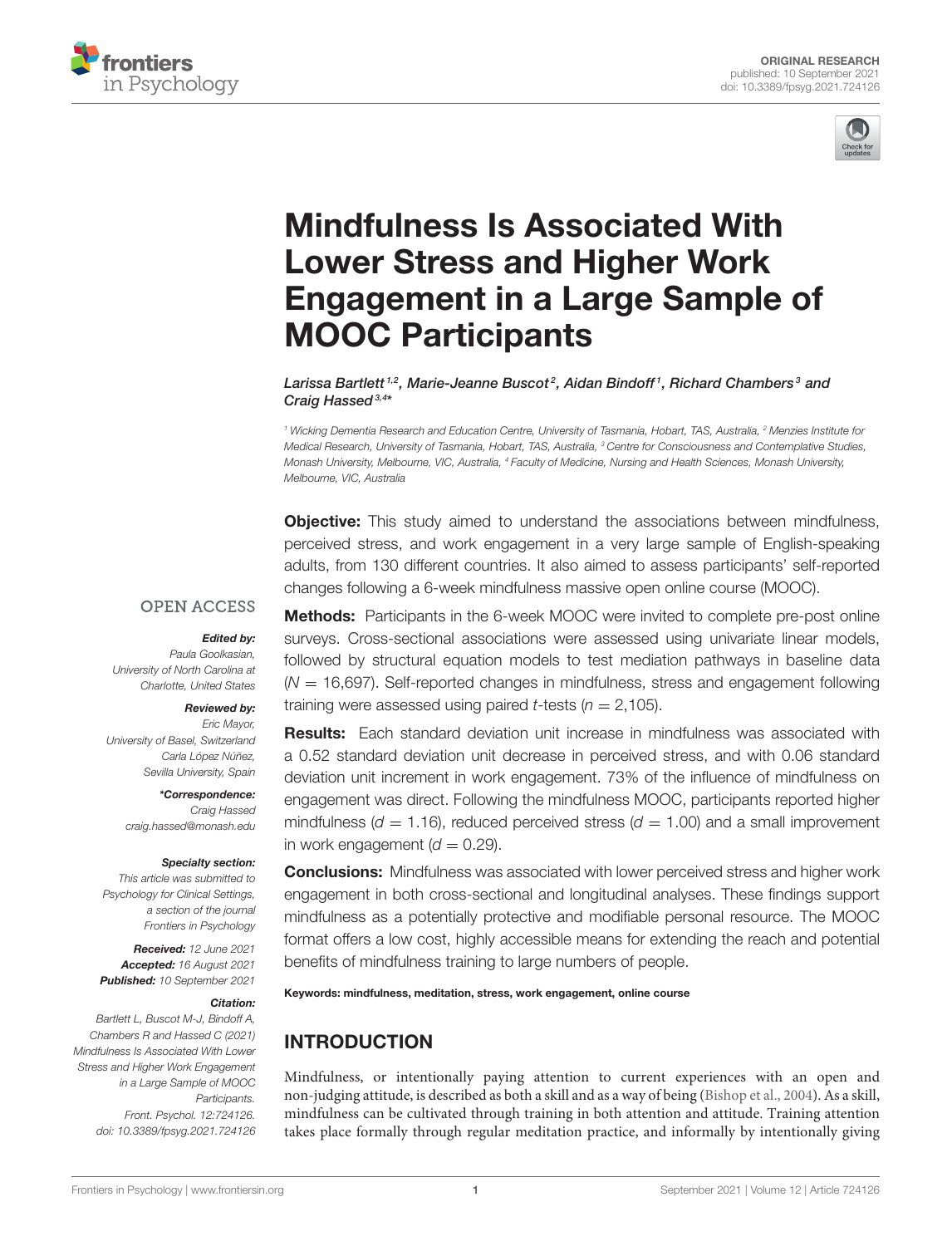attention to present moment internal and external experiences in day-to-day life. Regular and sustained mindfulness practice has been shown to improve attentional control, increase awareness of internal and external experiences and reduce automatic reactivity in emotional, physiological and behavioral domains [\(Chambers et al., 2009;](#page-9-0) [Creswell and Lindsay, 2014;](#page-9-1) [Garland et](#page-9-2) al., [2017a\)](#page-9-2). Mindfulness practices also develop attitudinal qualities such as acceptance, openness, curiosity, compassion and nonjudging [\(Crane et al., 2016\)](#page-9-3). The skills and attitudes acquired through practicing mindfulness thus support a way of being that is characterized by intentional attentiveness, awareness and acceptance [\(Bishop et al., 2004\)](#page-8-0).

Epidemiological research into the relationship between mindfulness and health and performance outcomes is emerging. Mindfulness correlates strongly with lower perceived stress, and moderately with positive subjective wellbeing in a sample of health professionals ( $n = 450$ ; [Atanes et al., 2015\)](#page-8-1) and amongst university students ( $n = 135$ ; [Palmer and Rodger, 2009;](#page-10-0)  $n =$ 85; [Zimmaro et al., 2016\)](#page-10-1). In a larger sample of communitydwelling Swedish adults mindfulness is associated with lower stress, depression and anxiety, and positive health perceptions  $(n = 1000;$  [Bränström et al., 2011\)](#page-8-2). Further, cardiovascular health problems associated with elevated stress appear to be ameliorated by higher mindfulness [\(Loucks et al., 2015;](#page-9-4)  $n = 382$ ). These correlational findings collectively support the premise that increasing people's mindfulness may lead to beneficial health and performance outcomes. However, the sample sizes and contextspecificity for these studies somewhat limits generalisability. To establish mindfulness as a determinant, or predictor, of lower stress and of positive health and performance at population level requires more evidence from large and more broadly representative population samples. Whether correlates are directly or indirectly attributable to mindfulness should also be investigated.

Intervention research provides support for the hypothesis that increasing mindfulness can lead to health and performance benefits. Controlled studies show participants in mindfulnessbased interventions (MBIs) consistently report lower perceived stress following training [\(Balconi et al., 2019;](#page-8-3) [Colgan et al.,](#page-9-5) [2019\)](#page-9-5). Mental health, executive functioning and social behaviors are known to be detrimentally affected by high stress (Cohen et al., [2019\)](#page-9-6), are also shown to consistently improve following mindfulness training [\(Gallant, 2016;](#page-9-7) [Donald et al., 2019\)](#page-9-8). Further, beneficial training effects for resilience [\(Joyce et al., 2018\)](#page-9-9), cognitive functioning [\(Chiesa et al., 2011\)](#page-9-10) and work engagement [\(Dane and Brummel, 2014;](#page-9-11) [Vonderlin et al., 2020\)](#page-10-2), indicate mindfulness may be a protective personal resource that can ameliorate the detrimental effects of stress and enhance health and performance.

Based on this collection of promising evidence, mindfulness training is being taken up in many health-related, educational and corporate settings [\(Reb and Choi, 2014\)](#page-10-3). MBIs for working populations are proposed as a means to foster employee performance, relationships and wellbeing [\(Good et al., 2016\)](#page-9-12). Work engagement, which comprises vigor, dedication and absorption is of particular interest to employers because it links personal wellbeing factors with work performance (Schaufeli et al., [2006;](#page-10-4) [Burton et al., 2017\)](#page-8-4). For example, in corporate environments higher work engagement correlates with outcomes such as task performance, and innovative work behavior [\(Gemeda and Lee, 2020\)](#page-9-13) and in healthcare it contributes significantly to lowering costs while improving efficiency, quality of care, patient safety, physician satisfaction and retention [\(Perreira et al., 2018\)](#page-10-5). Correlations between higher mindfulness and greater work engagement have been reported [\(Liu et al.,](#page-9-14) [2019\)](#page-9-14), however, most workplace-based MBI studies have focused on employee stress, mental health and wellbeing, few report organizational benefits such as performance and engagement [\(Bartlett et al., 2019\)](#page-8-5).

Traditionally MBIs have been taught in individual or classbased face-to-face formats, and involve didactic and reflective interactions between the course participants and teacher (Crane et al., [2016\)](#page-9-3). This direct and personal interaction allows for questions and real-time discussion to reinforce learning and address any difficulties arising as the participants learn to practice and apply mindfulness skills, including meditation. However, the face-to-face nature of individual or class-based learning presents an accessibility challenge for many people (e.g., [West, 2011;](#page-10-6) [Bartlett et al., 2016\)](#page-8-6). Given restrictions on social gatherings and reports of escalating mental health problems due to the COVID-19 pandemic [\(Newby et al., 2020\)](#page-10-7), an evidence-based approach to extending the reach and accessibility of potentially protective interventions such as mindfulness training via online delivery is both warranted and pressing.

Translating face-to-face mindfulness courses to an online medium presents an opportunity to reach large numbers of people, while limiting the associated increase in resource demands. Online learning is especially enabling for people who, through isolation or reduced mobility, cannot otherwise access face-to-face courses. It also presents a number of challenges however, including the lack of direct face-to-face interaction between participant and teacher, and the relative isolation of the online learning environment. These factors can limit the feasibility of responding appropriately to learners who are struggling with personal and health-related issues (Muilenburg and Berge, [2005\)](#page-10-8).

Despite these challenges, there is an emerging literature demonstrating that MBIs delivered online can produce similar benefits to those delivered in face-to-face format [\(Platt et al.,](#page-10-9) [2014\)](#page-10-9). In the mindfulness field two meta-analyses have been published showing positive results for clinical and non-clinical populations following web-based MBIs [\(Spijkerman et al., 2016;](#page-10-10) [Toivonen et al., 2017\)](#page-10-11). Both reviews included MBIs with various formats and sample sizes ( $n = 13$  to  $n = 257$ ). Neither review found differences between synchronous (delivered in real time using media such as instant messaging platforms, telephone, or videoconferencing) vs. asynchronous (delayed delivery methods such as email or message boards), or facilitated vs. self-directed online formats. However, [Spijkerman et al. \(2016\)](#page-10-10) noted stronger effects were common from online MBIs when therapist guidance was available for participants.

Recent years have seen growing use of massive open online courses (MOOC) for education and training purposes [\(Ebben and Murphy, 2014\)](#page-9-15). MOOCs provide an interactive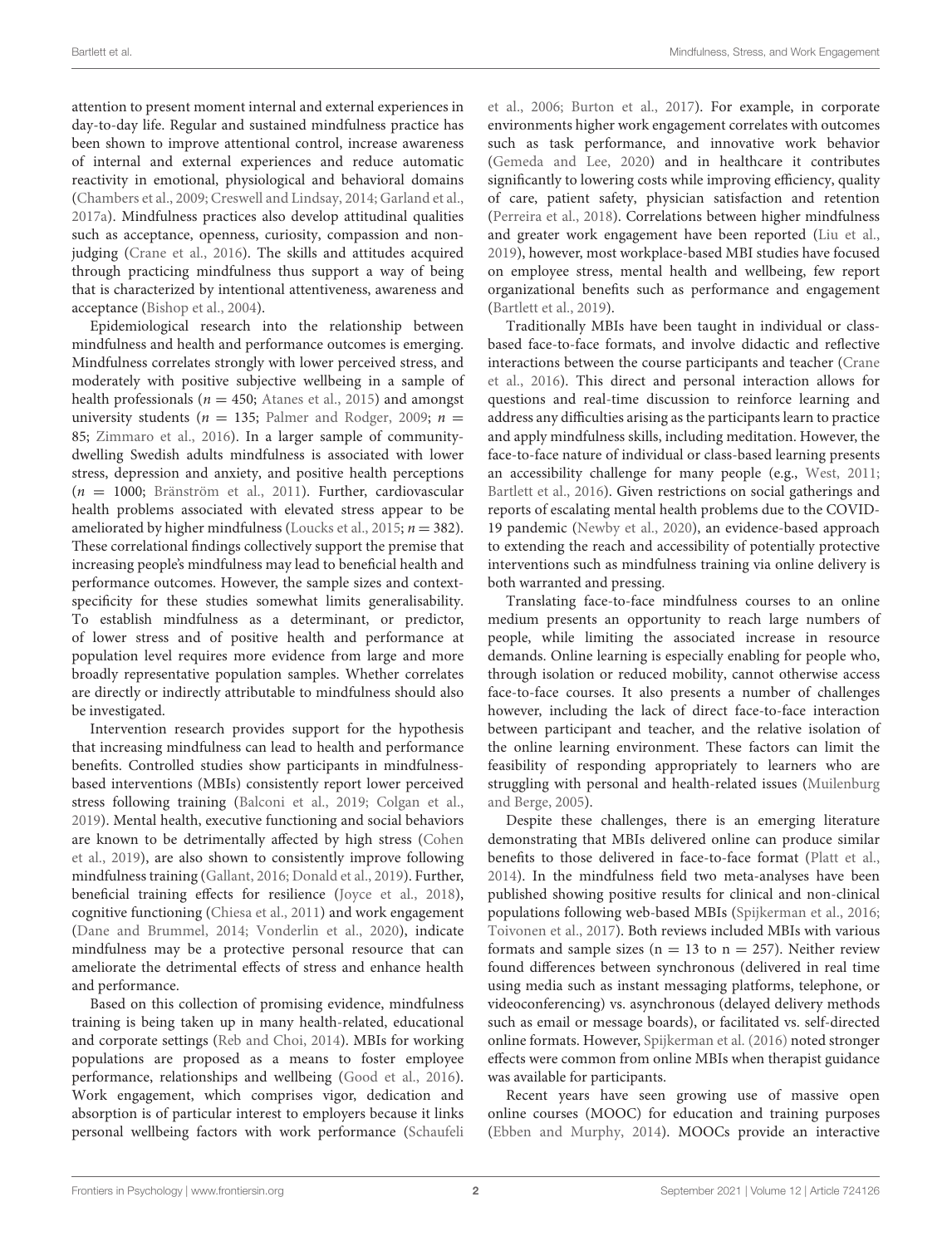educational infrastructure that supports delivery of online courses to large numbers (e.g., thousands) of participants, commonly with a good deal of heterogeneity. The MOOC platforms generally combine didactic teaching, both in realtime and asynchronously, with peer-to-peer interaction (Sunar et al., [2017\)](#page-10-12). Emerging evidence supports the effectiveness of the MOOC format for delivering health-related behavioral and educational interventions [\(Eccleston et al., 2019\)](#page-9-16). However, to date there is little or no published evidence of the effectiveness of MBIs delivered using the MOOC format.

Using a very large baseline sample of MWPP-MOOC participants, the first objective of this study was to assess the associations between mindfulness, work engagement and perceived stress and to investigate the extent to which mindfulness influences engagement directly or indirectly (via lowering stress) (Aim 1). The second objective, drawing on prepost intervention data, was to test the direction and magnitude of changes in mindfulness, stress and work engagement following participation in a MOOC based MBI (Aim 2).

# METHODS

### **Participants**

The Mindfulness for Wellbeing and Peak Performance MOOC (MWPP-MOOC) is housed on the FutureLearn learning platform based in the United Kingdom. The course was in English but open to anyone around the world with the required English language skills and does not cost money to join. Participants self-select to do the course based on their interest in learning about mindfulness and recruitment into the course was via the FutureLearn website or newsletter, organic web search and word of mouth referrals. The platform allows for collection of basic demographic data such as age, gender and country of origin, but not for more personal health information such as mental health history. Participation in the research was optional and additional to course enrolment. Prior to course commencement, MOOC enrollees were invited to read the participant information sheet and provide their consent to having their anonymous data available to the course facilitators for research purposes.

# Procedure

The MWPP-MOOC was developed at Monash University in 2015 [\(Hassed and Chambers, 2015\)](#page-9-17). FutureLearn is a British digital education platform founded in December 2012 and is jointly owned by The Open University and SEEK Ltd. As of March 2020, FutureLearn included over 250 UK and international partners in university, industry and government sectors. It therefore has a very broad reach for recruiting diverse learners from many countries, ages and educational backgrounds. Between 2015 and 2020, the MWPP-MOOC has run 14 times and enrolled nearly 400,000 participants. When enrolling in the course, participants can opt to complete pre- and post-training surveys, providing data from a large sample of non-clinical adult learners for research purposes.

The MWPP-MOOC is an asynchronous online mindfulness course developed and delivered by medical (CH) and

psychological (RC) professionals, each with decades of experience in developing, contextualizing and delivering mindfulness training in educational, workplace and community settings. Both teachers have ongoing positions at a large Australian university where they deliver mindfulness training programs to over 6,500 people per year. The MWPP-MOOC includes up to 3 h of coursework per week, over 6-weeks. The course shares some similarity with the Mindfulness-Based Stress Reduction protocol, but has shorter meditations (5– 10 min duration instead of 20–45 min). Weekly topics build progressively on one another and include (1) the formal and informal practice of mindfulness, (2) the role of mindfulness in stress reduction, (3) how it impacts upon work and study performance, (4) the role of mindfulness in self-compassion, communication and relationships, and (5) how to maintain and extend the practice after the end of the course. The MWPP-MOOC includes a variety of media such as short videos, carefully curated open-source articles, links to useful websites and other resources, downloadable guided meditations and quizzes to test knowledge and understanding of key principles. The course structure is detailed in the **[Supplementary Material](#page-8-7)**.

MPWW-MOOC participants have access to online forums (moderated by CH and RC). The forums are semi-structured, relate to the content presented in that week, and are intended to encourage self-reflective learning, provide answers to questions, create a sense of community, and support learners. The forum moderators also guide communication quality and help learners to seek professional help if necessary. Unsolicited participant reports indicate the forums are a favorite aspect of the MOOC, providing a "live" feel to the course, informal social support and an opportunity to deepen learning.

Weekly feedback videos are another key feature and popular aspect of the MWPP-MOOC. These videos involve the facilitators engaging in informal discussion about key insights, topics and questions arising from that week's forums and further enhance the sense of responsiveness and interactivity between course facilitators and learners. Live engagement with the discussion boards, moderation, feedback videos and surveys closes 6-weeks after the course opens, although learners can retain access to the course materials for a further 2 weeks. Participants in the September 2015 and February 2016 MWPP-MOOCs provided data for the present study.

#### Measures

Trait mindfulness was measured using the Freiburg Mindfulness Inventory (FMI; [Walach et al., 2006\)](#page-10-13). The FMI is a brief, 14-item, unidimensional measure of trait mindfulness that includes questions about the respondents' attention, attitude and awareness. Response options range from 1 (Rarely) to 4 (Almost always). One item is reverse-scored and responses are then summed for a total score (range 14 to 56). Internal consistency of the baseline FMI data in our sample was good ( $\alpha = 0.90$ ).

Perceived stress was measured using the Perceived Stress Scale (PSS; [Cohen et al., 1983\)](#page-9-18). The 10-item PSS was designed for use in community samples and subjectively measures participant appraisals of the degree to which life is stressful (unpredictable, uncontrollable and overloaded) [\(Cohen et al., 2007\)](#page-9-19). Response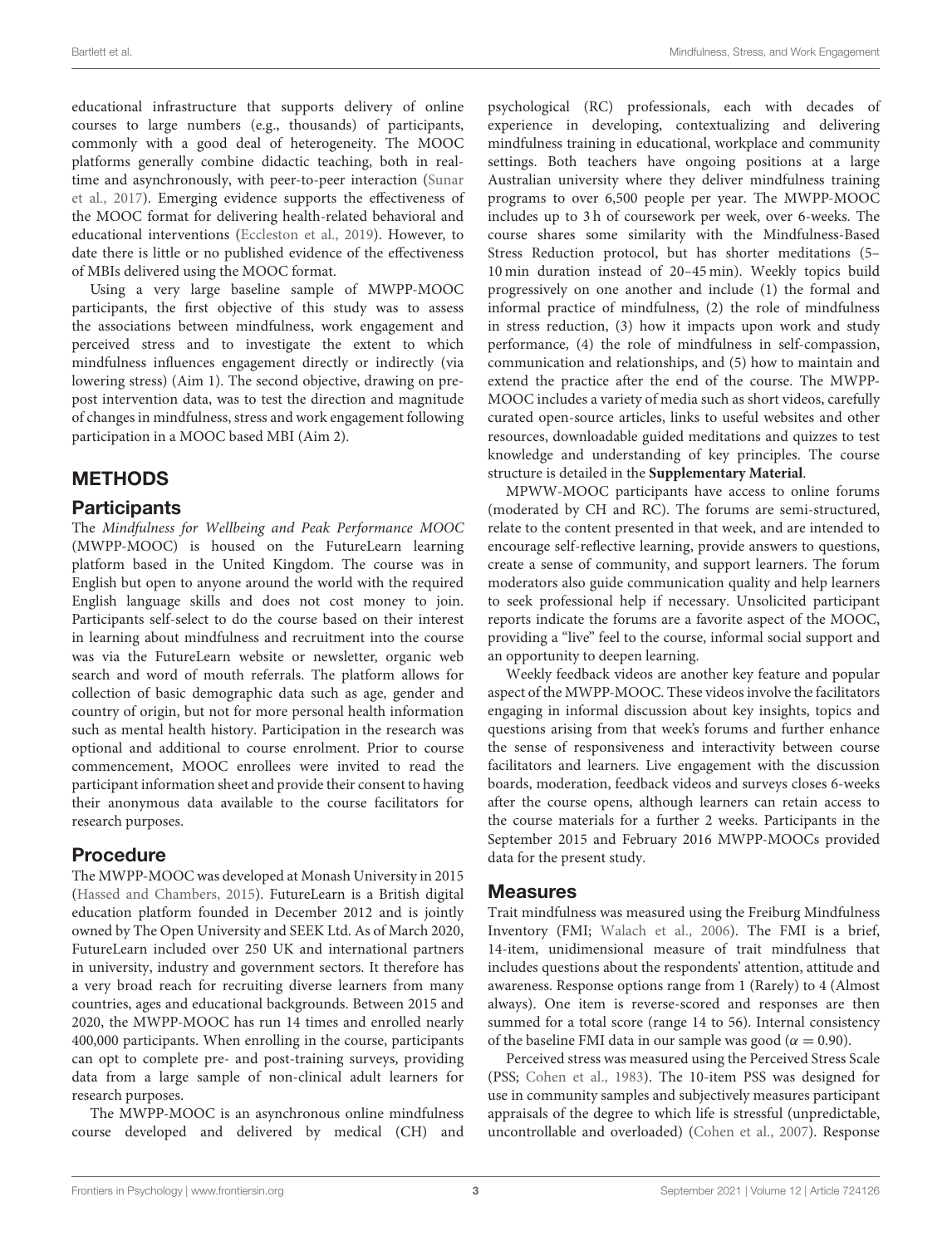options range from 0 (Never) to 4 (Very often) on a 5-point Likert-type scale. This measure is commonly used in MBI research, with strong negative associations between PSS and mindfulness scores (e.g., [Manotas et al., 2014;](#page-9-20) [Atanes et al., 2015;](#page-8-1) [Bartlett et al., 2019\)](#page-8-5). The PSS score is calculated by reversing four negatively worded items and then summing responses. Higher scores indicate higher perceived stress (range 0–40). Internal consistency for the PSS-10 in our sample was good ( $\alpha = 0.89$ ).

The Utrecht Work Engagement Scale (UWES; Schaufeli et al., [2002\)](#page-10-14) was used to measure three dimensions of work engagement: vigor, dedication and absorption. Vigor is characterized by mental resilience and high energy levels while working or studying, and one's willingness to put effort into one's work or study. Dedication is characterized by a sense of involvement, significance, inspiration, challenge, enthusiasm, and pride. Absorption is characterized by high engagement with, and absorption in, work. The UWES has also been used previously to measure study engagement [\(Schaufeli et al., 2002\)](#page-10-14), with an adapted version (UWES-S) subsequently published by the authors. We instructed anyone who identified as a student to consider their experience studying, rather than working, when completing the UWES. The UWES comprises 17 items measured on a 6-point Likert-type scale ranging from 1 (Almost never/A few times a year or less) to 6 (Always/Every day). Mean responses are computed for total and subscale scores (range 1 to 6). Internal consistency for the UWES in our sample was good at whole scale ( $\alpha$  = 0.95) and factor level (vigor  $\alpha$  = 0.86, dedication  $\alpha$  = 0.92, absorption  $\alpha = 0.86$ ).

# Data Analysis

Data were collected at baseline and post-intervention using online surveys (SurveyMonkey) presented via links included in weeks one and six of the MWPP-MOOC. Prior to analyses, data from each of the three measures were standardized to zscores, to support interpretability of results. Internal consistency for the outcome measures was assessed using Cronbach's alpha coefficient. Correlations between mindfulness (FMI), perceived stress (PSS) and engagement (UWES) data were inspected using Pearson coefficient.

To address Aim 1, Z-scores for each outcome were used to support comparison of the different measures. Univariate linear regression modeling was applied to test the direction and magnitude of cross-sectional associations between selfreported mindfulness, work engagement and stress in the large baseline data set. Graphical model checks were conducted to detect potential violations to model assumptions, including homogeneity of the variance, normality of the residuals and outlier datapoints. Structural equation modeling (SEM) using the product of coefficients method in the 'lavaan' package [\(Rosseel, 2012\)](#page-10-15) was then applied to estimate the extent to which the relationship between mindfulness and work engagement is mediated by perceived stress.

To address Aim 2 the difference in means from pre- to postintervention was assessed using paired t-tests. Observations were included only when cases could be linked by IP address at both time points. First completed attempts only were included. To estimate the association between changes in mindfulness following course exposure with perceived stress and work engagement we regressed PSS and UWES scores post-training on  $\text{FMI}_{\text{post}}$  –  $\text{FMI}_{\text{bre}}$ , adjusted for PSS and UWES pre-training. Cohen's d standardized mean difference effect estimates were computed and interpreted in line with recommendations, where an effect of 0.2 is weak, 0.5 moderate and 0.8 or above is strong [\(Lakens, 2013\)](#page-9-21). We used Harman's single factor test to assess the degree to which common method variance (covariance between scales which can be attributed to the method of data collection) could bias our results [\(Fuller et al., 2016\)](#page-9-22).

Analyses were conducted using the "Hmisc," "psych," and "lavaan" packages [\(Rosseel, 2012;](#page-10-15) [Revelle, 2019;](#page-10-16) [Harrell et al.,](#page-9-23) [2020\)](#page-9-23) in the R statistical computing environment [\(R Core Team,](#page-10-17) [2019\)](#page-10-17), with significance at  $\alpha = 0.05$ .

# RESULTS

# Sample and Participant Characteristics

In the first two runs of the MWPP-MOOC there were 86,260 registered learners, with 20,331 consenting to research and 16,697 with complete data at baseline. The post-intervention surveys were completed by 4,681 participants, but not all of these cases could be confidently linked between time points. Complete prepost data were available for 2,105 participants. The age of learners varied from 18 to over 65 years of age. The largest age bracket with 27% of learners was 56–65 years of age. Learners joined from 130 countries with most located in the UK (42%), Australia (22%), the USA (5%), Canada (2%), and Ireland (2%). In terms of gender, 76.4% of participants identified as female.

Mindfulness experience among learners varied with 58% having had no previous experience (academically or professionally) in mindfulness, 26% having taken another course in mindfulness and 11% working in a related field. Participant motivations for registering included dealing with stress or health problems or to improve work/study performance (e.g., efficiency, coping with pressure, reducing errors) and work prospects. Other reasons included pursuing an academic interest in mindfulness, looking for more enjoyment in life, developing retirement interests, wanting to slow down or to enrich relationships.

# Aim 1: How Are Mindfulness, Stress, and Work Engagement Related?

Correlations between mindfulness, perceived stress and work engagement were inspected in the large baseline sample ( $n =$ 16,697). The UWES subscales were strongly intercorrelated (all  $r$  $= 0.81$ ). The FMI data had a moderate sized positive association with UWES data at whole scale  $(r = 0.40)$  and subscale level (vigor  $r = 0.47$ ; dedication  $r = 0.36$ ; absorption  $r = 0.29$ ), and a moderate to strong negative association with PSS data ( $r =$  $-0.59$ ). All these correlations were significant ( $p < 0.001$ ). A single, unrotated factor explained 32% of covariance between items across all scales.

Univariate models (**[Table 1](#page-4-0)**) showed strong evidence that higher mindfulness was associated with lower perceived stress. Each standard deviation unit increase in mindfulness was associated with a 0.52 standard deviation unit decrease in stress  $(p)$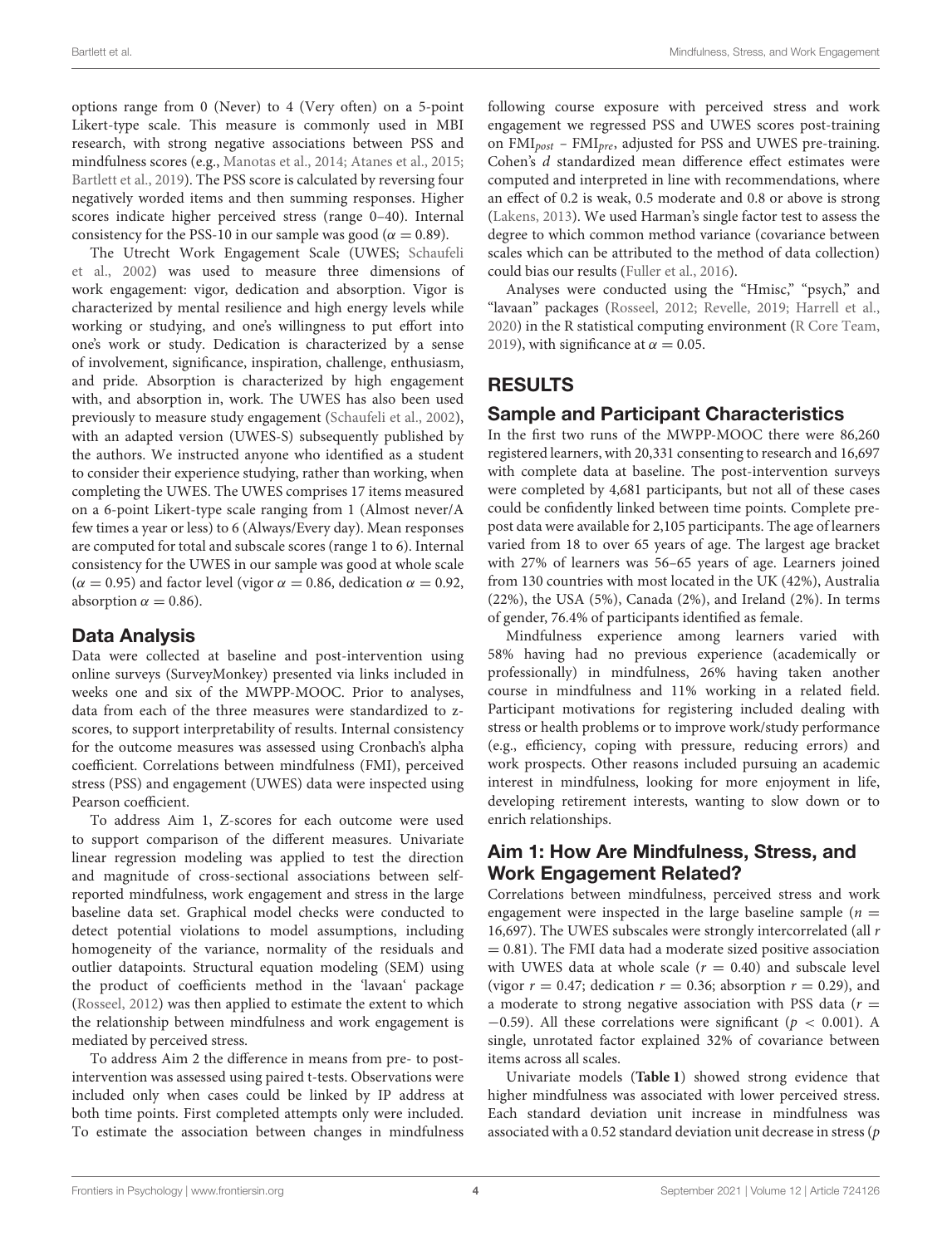| Independent variable | Dependent variable |         | 95% CI         | p       | $R^2$ |
|----------------------|--------------------|---------|----------------|---------|-------|
| <b>Mindfulness</b>   | Perceived stress   | $-0.52$ | $-0.53, -0.51$ | < 0.001 | 0.34  |
|                      | Work engagement    | 0.06    | 0.06, 0.06     | < 0.001 | 0.16  |
|                      | Vigor              | 0.07    | 0.07, 0.08     | < 0.001 | 0.22  |
|                      | Dedication         | 0.07    | 0.06, 0.07     | < 0.001 | 0.13  |
|                      | Absorption         | 0.05    | 0.04, 0.05     | < 0.001 | 0.08  |
| Perceived stress     | Work engagement    | $-0.06$ | $-0.06, -0.06$ | < 0.001 | 0.13  |

<span id="page-4-0"></span>**TABLE 1** | Univariate regression model results of the relationship between mindfulness, stress, and work engagement ( $n = 16,697$ ).

Stress: PSS-10; Work Engagement: UWES; Mindfulness assessed using FMI; univariate linear regression model on standardized scale data with α = 0.05; β (effect size) per SD unit change in response for each SD unit increase in predictor;  $R^2$ : percentage of response variability explained by the independent variable.



<span id="page-4-1"></span>< 0.001), accounting for 34% total variability in PSS data. A single standard deviation unit increase for mindfulness was associated with 0.06 standard deviation unit increment in overall work engagement scores ( $p < 0.001$ ), accounting for 16% variability in UWES. Within the UWES subscales, vigor appears to account for more variation in mindfulness (22%) than dedication (13%) and absorption (8%). Each unit increase in perceived stress predicted a 0.06 unit decrement in overall engagement scores ( $p < 0.001$ ), accounting for 13% variability in UWES.

The mediation results are presented in **[Figure 1](#page-4-1)**. In this cross-sectional path analysis, a unit increase in mindfulness was associated with higher work engagement ( $\beta = 0.29$ , SE = 0.009, Z = 33.16,  $p < 0.001$ ) and lower perceived stress ( $\beta = -0.59$ , SE  $= 0.006, Z = -91.19, p < 0.001$ . While the effect of mindfulness on work engagement was mostly direct (73%), the total effect was partially (27%) mediated via lower perceived stress ( $\beta = -0.18$ ,  $SE = 0.010, Z = -19.00, p < 0.001$ .

#### Aim 2: Efficacy of the MWPP-MOOC

The summary results for the tests of difference in mean scores from pre- to post-intervention are presented in **[Table 2](#page-5-0)** and illustrated in **[Figure 2](#page-5-1)**. Following training, participants (n  $= 2,105$ ) reported strong effects from baseline for increased

mindfulness (difference: 8.41 [95% CI 8.02, 8.79],  $d = 1.16$ ), and lower perceived stress (difference: 6.18 [95%CI 5.86, 6.50],  $d = 1.00$ ), and a small increase in work engagement (difference: 0.30 [95% CI 0.24, 0.35],  $d = 0.29$ ). The UWES sub-scale scores were consistent in the direction of change, with means for vigor (difference: 0.44 [95% CI 0.38, 0.50]), dedication (difference: 0.25 [95% CI 0.19, 0.32]) and absorption (difference: 0.19 [95% CI 0.13, 0.25]) showing improvement at post-intervention.

#### Post-hoc Analyses

Perceived stress following exposure to the MWPP-MOOC (total PSS<sub>post</sub>) was decreased by an expected  $d = -0.48$  [95%CI –0.52,  $-0.44$ ] for each unit increase in mindfulness (FMI<sub>post</sub>-FMI<sub>pre</sub>),  $p < 0.001$ , adjusted for pre-intervention PSS scores. Similarly, work engagement following exposure to MWPP-MOOC (mean UWES<sub>post</sub>) was increased by an expected  $d = 0.45$  [95% CI 0.41, 0.50] for each unit increase in mindfulness,  $p < 0.001$ , adjusted for pre-intervention UWES scores.

To investigate whether the different performance of the UWES dimensions is an artifact of the instrument we inspected the internal consistency data for the whole instrument and at subscale level. Cronbach's test results indicate UWES16 had a poor fit within the absorption subscale, with a considerably lower item:scale correlation (r.cor  $= 0.44$ ) than the other included items (range  $r_{\rm corr} = 0.68 - 0.86$ ). Whole scale consistency without this item was marginally stronger when it was removed ( $\alpha =$ 0.88) than when it was included ( $\alpha = 0.86$ ). In our longitudinal analyses, all the individual UWES items correlated positively with change in mindfulness, except for the UWES16 item (see **[Table 3](#page-5-2)**). Further, sensitivity analyses showed the difference between pre and post UWES overall scores returned stronger results without UWES16 (difference  $= 0.34$ , t  $= 11.451$ , p $< 0.001$ ) than when this item was included (difference  $= 0.30, t = 10.408$ ,  $p < 0.001$ ). The same was true at subscale level, with a stronger pre-post difference in the absorption mean when UWES16 was excluded (difference = 0.29;  $t = 9.19$ ,  $p < 0.001$ ), than when it was included (difference = 0.19,  $t = 0.64$ ,  $p < 0.001$ ).

### **DISCUSSION**

This paper explored cross-sectional relationships between mindfulness, perceived stress and work engagement in a very large sample of self-selecting adult learners from 130 countries.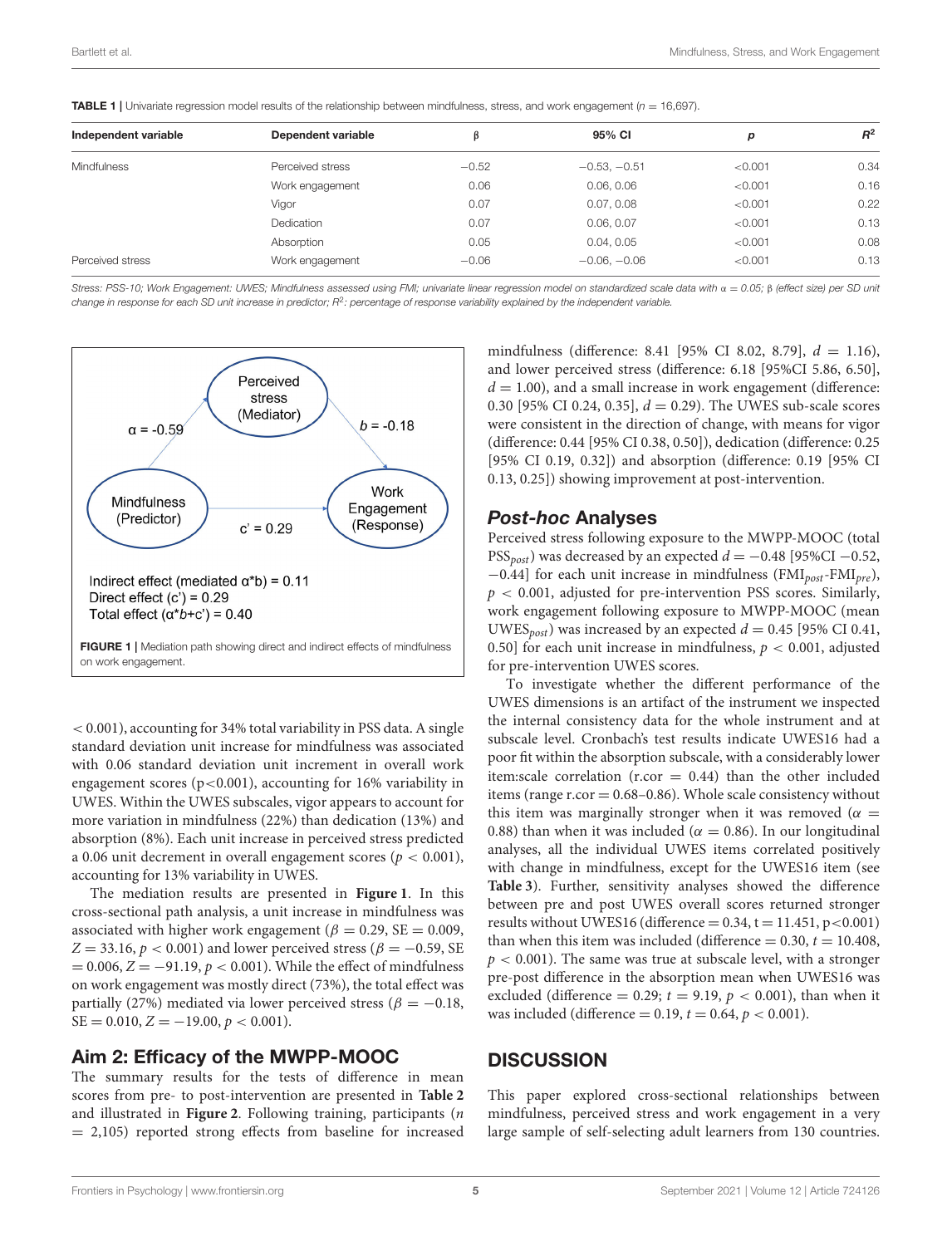<span id="page-5-0"></span>

|  | TABLE 2   Future Learn MOOC-results for stress, mindfulness, and work engagement following participation in mindfulness training. |
|--|-----------------------------------------------------------------------------------------------------------------------------------|
|--|-----------------------------------------------------------------------------------------------------------------------------------|

| Outcome           | <b>Pre-intervention</b><br>$\mathbf n$<br>М<br><b>SD</b> |       |      | $\mathsf{n}$ | <b>Post-intervention</b> |      | Difference in means |      |                 |       |         | Cohen's d |
|-------------------|----------------------------------------------------------|-------|------|--------------|--------------------------|------|---------------------|------|-----------------|-------|---------|-----------|
|                   |                                                          |       | M    | <b>SD</b>    | <b>Difference</b>        |      | 95% CI              |      | <i>p</i> -value |       |         |           |
| <b>PSS-10</b>     | 2.105                                                    | 18.95 | 6.55 | 2.045        | 12.73                    | 5.58 | 6.18                | 5.86 | 6.50            | 38.16 | < 0.001 | 1.00      |
| <b>FMI</b>        | 2,087                                                    | 31.52 | 7.80 | 2.067        | 39.99                    | 6.73 | 8.41                | 8.02 | 8.79            | 42.83 | < 0.001 | 1.16      |
| <b>UWES</b> total | 2.081                                                    | 3.62  | 1.13 | 1.958        | 3.95                     | 1.11 | 0.30                | 0.24 | 0.35            | 10.41 | < 0.001 | 0.29      |
| <b>UWES</b> vigor | 2,080                                                    | 3.56  | 1.15 | 1.957        | 4.03                     | 1.11 | 0.44                | 0.38 | 0.50            | 14.99 | < 0.001 | 0.42      |
| UWES dedication   | 2.080                                                    | 3.75  | 1.34 | 1.957        | 4.03                     | 1.32 | 0.25                | 0.19 | 0.32            | 7.52  | < 0.001 | 0.21      |
| UWES absorption   | 2,081                                                    | 3.58  | 1.16 | 1.957        | 3.80                     | 1.14 | 0.19                | 0.13 | 0.25            | 6.38  | < 0.001 | 0.19      |

PSS, Perceived Stress Scale 10-item (range: 0–40); FMI, Freiburg Mindfulness Inventory (range 14–56); UWES, Utrecht Work Engagement Scale (range 1–6). t-test set with α = 0.05. Cohen's d: within group standardized mean difference effect estimate (Pre to Post-intervention).



<span id="page-5-1"></span>Cross sectional analyses used data from participants enrolled in, but not yet commenced, the MWPP-MOOC (Aim 1). Longitudinal analyses examined observational pre-post changes in the study variables amongst participants who provided data at <span id="page-5-2"></span>**TABLE 3 | Test of associations between FMI change and UWES items.** 

|                 | <b>FMI</b> mean<br>change |
|-----------------|---------------------------|
| FMI mean change | 1                         |
| UWES 1 change   | 0.41                      |
| UWES 2 change   | 0.37                      |
| UWES 3 change   | 0.33                      |
| UWES 4 change   | 0.43                      |
| UWES 5 change   | 0.37                      |
| UWES 6 change   | 0.33                      |
| UWES 7 change   | 0.38                      |
| UWES 8 change   | 0.35                      |
| UWES 9 change   | 0.31                      |
| UWES 10 change  | 0.34                      |
| UWES 11 change  | 0.34                      |
| UWES 12 change  | 0.29                      |
| UWES 13 change  | 0.23                      |
| UWES 14 change  | 0.29                      |
| UWES 15 change  | 0.39                      |
| UWES 16 change  | $\Omega$                  |
| UWES 17 change  | 0.26                      |

Spearmans' r,  $n = 1,736$ . UWES, Utrecht Work Engagement Scale; FMI, Freiburg Mindfulness Inventory.

both timepoints (Aim 2). Results for Aim 1 support mindfulness as a predictor of both stress and work engagement, and that 73% of the effect of mindfulness on work engagement is direct, with the remaining effect mediated by lower perceived stress. Results for Aim 2 supported the findings from Aim 1, with participants reporting higher mindfulness and work engagement and lower stress following mindfulness training.

# Is Mindfulness a Predictor of Stress and Engagement?

Each unit increase in mindfulness predicted a 0.52 (standardized) unit decrease in stress. This translates to a seven-point decrease in perceived stress on the non-standardized scale and indicates a strong inverse relationship between mindfulness and stress.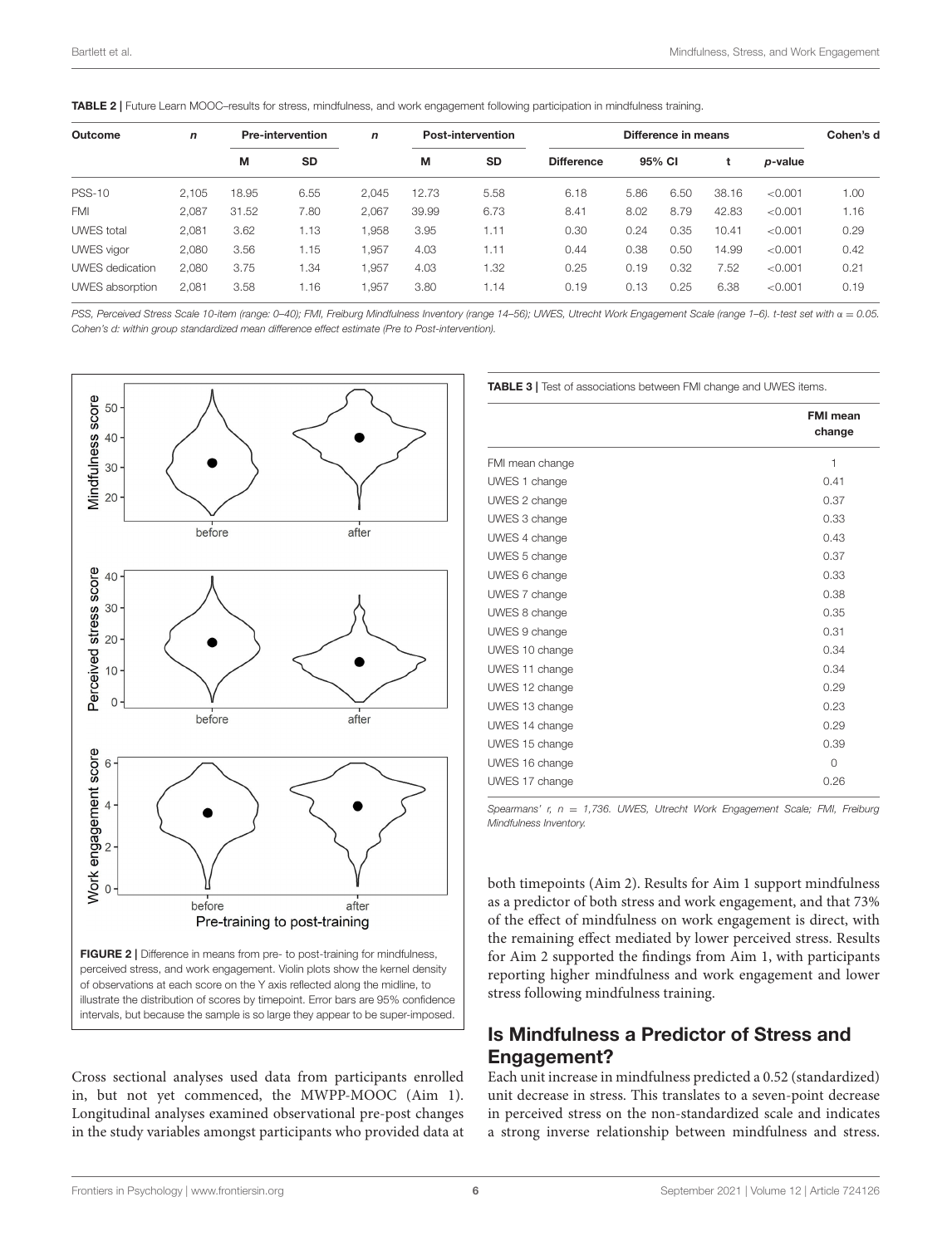This finding is in keeping with, and adds weight to, previous epidemiological evidence from smaller samples and clearly shows higher mindfulness correlates with lower stress (Palmer and Rodger, [2009;](#page-10-0) [Bränström et al., 2011;](#page-8-2) [Atanes et al., 2015;](#page-8-1) [Zimmaro et al., 2016\)](#page-10-1).

Mindfulness was also shown to be moderately and positively correlated with work engagement. The overall UWES score is the average of subscale means: vigor, dedication and absorption. Results of regression analyses showed a unit increase in mindfulness predicted a small but statistically significant increase in overall engagement. Previous research has found a similar pattern when testing the relationship between two mindfulness measures and work engagement [\(Kotzé and Nel,](#page-9-24) [2016\)](#page-9-24). However, these authors found the mindfulness instrument used in the present study (FMI; [Walach et al., 2006\)](#page-10-13) had a weaker relationship with engagement than the Mindful Attention and Awareness Scale (MAAS; [Brown and Ryan, 2003\)](#page-8-8), and did not include the absorption dimension of the UWES in analyses. Participant comments in the moderated forums of a positive relationship between mindfulness and work engagement was observed whether "work" referred to paid work, study, caring for others, or engagement with hobbies (data not shown). Participants reported being more engaged with the activities in daily life, whatever they happened to be.

Mindfulness may help to improve work engagement because it fosters the ability to self-regulate automatic defensive or avoidant reactions to the distress and challenges that arise in the workplace [\(Malinowski and Lim, 2015\)](#page-9-25). It helps people disengage or detach from the unhelpful attentional and cognitive patterns that reinforce distress, thus allowing fuller engagement with work and other valued activities in daily life. This is supported by the results of our path analysis, which showed that stress partially mediates the effect of mindfulness on engagement and that the majority of the mindfulness:engagement relationship was direct. Our results indicate it may be the qualities of mindfulness itself, rather than its effects on stress, that predominantly drive increased work engagement.

In previous research, [Leroy et al. \(2013\)](#page-9-26) found the effects of mindfulness on engagement were mediated by authentic functioning, which is linked to self-awareness and self-regulatory capacities [\(Avolio and Gardner, 2005\)](#page-8-9). Further, the construct of psychological capital, which is a determinant of work engagement and incorporates hope, optimism, self-efficacy and resilience, has been shown to have a clear positive relationship with mindfulness [\(Avey et al., 2008\)](#page-8-10). The qualities of mindfulness (attentional control, awareness and acceptance) may therefore yield additional, independent benefits on positive work-related performance outcomes such as engagement.

Higher work engagement was also predicted by lower perceived stress in our cross-sectional analyses. One explanation may be that people who are stressed struggle to engage fully with work. This is well-established in occupational health psychology theory and research [\(Hargrove et al., 2011;](#page-9-27) Bakker and Demerouti, [2017\)](#page-8-11) and is a key driver of the quest for effective workplace stress management interventions [\(Bhui et al.,](#page-8-12) [2012\)](#page-8-12). Research has found that stress interferes with working memory capacity, which limits performance [\(Ashcraft and Kirk,](#page-8-13) [2001\)](#page-8-13). People who are stressed have difficulty focusing and find themselves getting caught in modes of thinking that perpetuate stress, such as worry and rumination [\(Ganster and Rosen, 2013\)](#page-9-28). When sustained in this way, stress is known to lead to burnout [\(Iacovides et al., 2003\)](#page-9-29) and other factors negatively associated with work engagement and performance [\(Cooper and Dewe,](#page-9-30) [2008\)](#page-9-30). Our results support the potential of mindfulness training to ameliorate perceived stress and yield independent positive effects on work engagement [\(Vonderlin et al., 2020\)](#page-10-2).

# Post-intervention Changes in Mindfulness, Stress, and Engagement

Changes in mindfulness, perceived stress and work engagement were assessed following the 6-week MWPP-MOOC. Overall, our observational data indicated significant beneficial changes on all three of the studied variables. A strong positive effect was observed in mindfulness following training. This concurs with a wealth of previous research demonstrating that mindfulness training leads to increased trait mindfulness (e.g., Carmody and Baer, [2008;](#page-8-14) [Shapiro et al., 2008\)](#page-10-18) and that online MBIs can be effective [\(Morledge et al., 2013;](#page-9-31) [Spijkerman et al., 2016;](#page-10-10) Cavanagh et al., [2018\)](#page-9-32). Our findings also provide important early evidence in support of the massive open online course (MOOC) format for reaching a large number of people and teaching mindfulness and associated practices [\(Hodge, 2016\)](#page-9-33).

The results observed for perceived stress are consistent with a large body of literature that shows mindfulness training, delivered either in person or online, significantly reduces selfreported levels of stress in various populations (Chiesa and Serretti, [2009;](#page-9-34) [Khoury et al., 2013;](#page-9-35) [Cavanagh et al., 2018;](#page-9-32) Bartlett et al., [2019\)](#page-8-5). The primary mechanisms involved may be improved attentional control and increased acceptance of whatever is experienced, skills that are explicitly taught in mindfulness training [\(Creswell and Lindsay, 2014\)](#page-9-1). That is, mindfulness encourages one to pay full attention to moment-by-moment experience, rather than becoming caught in worry or rumination. This reduces amygdala activation, thereby reducing overall levels of stress [\(Creswell and Lindsay, 2014;](#page-9-1) [Taren et al., 2015\)](#page-10-19). Research shows that increases in mindfulness tend to precede decreases in perceived stress, suggesting that increased trait mindfulness may mediate the relationship between mindfulness training and stress [\(Baer et al., 2012\)](#page-8-15). This sequential development of outcomes has been identified previously [\(Garland et al., 2017b\)](#page-9-36) and may explain why stronger associations between stress and mindfulness were found in our cross-sectional analyses, than observed in our longitudinal analyses, where participants' mindfulness skills were newly emergent at the end of training.

Our finding that MWPP-MOOC participants reported higher work engagement after training adds weight to previous research [\(Leroy et al., 2013;](#page-9-26) [Atkins et al., 2015\)](#page-8-16). Statistically significant improvements were observed on all three dimensions of work engagement, with change in vigor clearly the most pronounced effect. The dominance of vigor may be explained by its correspondence with resilience and vitality, two constructs established as positive correlates of mindfulness (Allen and Kiburz, [2012;](#page-8-17) [Smith, 2014\)](#page-10-20). Dedication also improved, but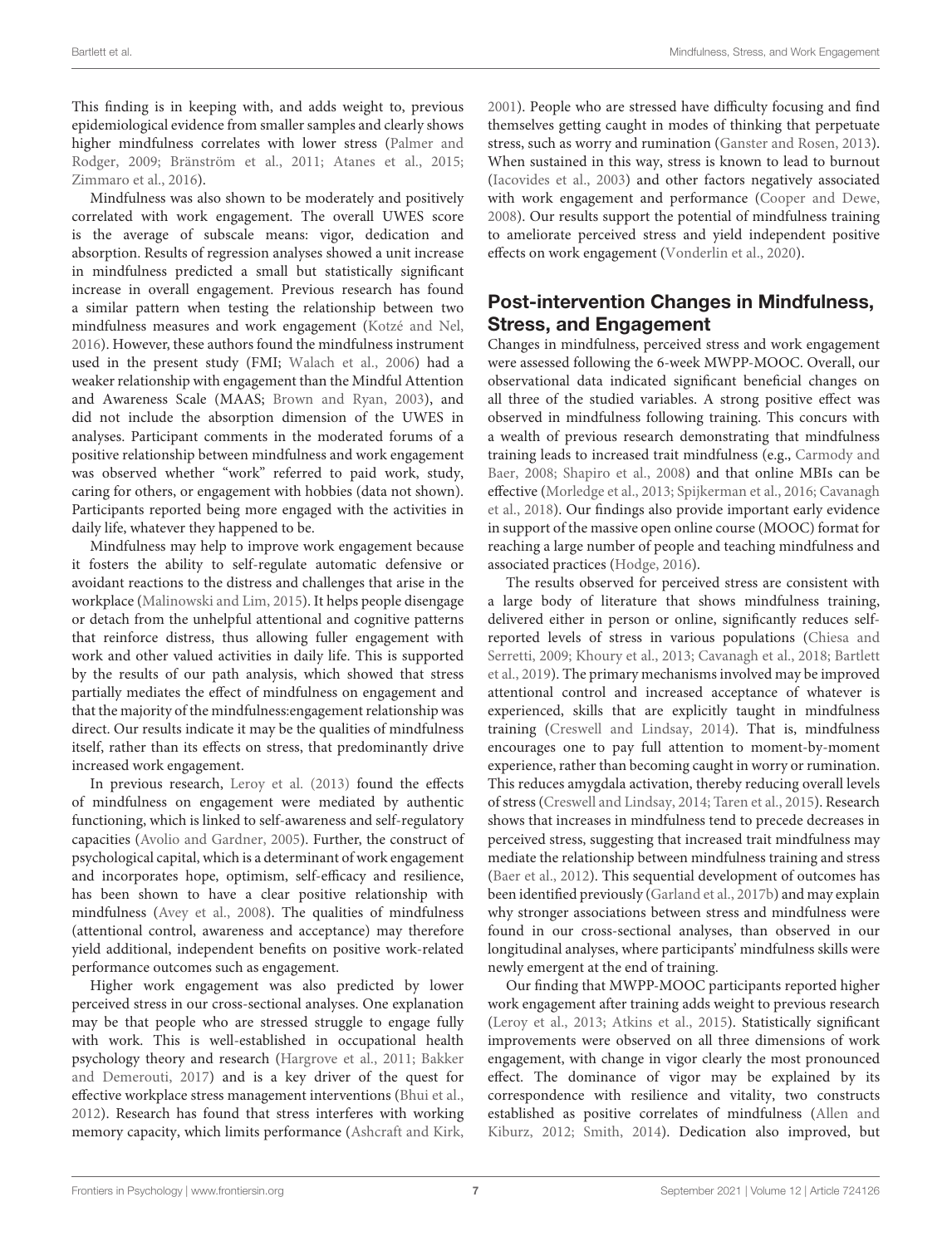not to the same extent as vigor. Dedication is potentially and conceptually associated with mindfulness via attentional control and prosocial acting, however these nomological relationships are not well-studied. Absorption was the dimension of engagement least responsive to mindfulness training. It is feasible the UWES absorption construct, as it is currently assessed, represents an inability to let go of work and focus on other important areas of life.

In an attempt to explain the engagement results, we conducted post-hoc tests that showed one of the items in the absorption subscale (UWES16: "It is difficult to detach myself from my job") had a poor fit with the other items in the measure. Further, we found stronger pre-post effects for the overall work engagement and absorption subscale without this item. Our findings support the need for careful consideration of including UWES16 in a positively-oriented measure intended to detect healthy work engagement, and associations with positive, adaptive qualities such as mindfulness. For example, mindfulness training cultivates skills that support the regulation of attention, and is evidenced for increasing the ability to detach from absorbing thoughts and to engage more fully with other aspects of one's life [\(Malinowski, 2013;](#page-9-37) [Li et al., 2018\)](#page-9-38). There may be some construct confusion when work engagement is conceptualized as being interested, motivated and on-task while working, but also as an inability to let it go even when one should. Future research should seek to elucidate the difference between absorption, concentration, acceptance and letting go, and how these may likewise have differential effects of work engagement.

Work engagement is an important indicator of employee wellbeing and organizational performance [\(Seppälä et al.,](#page-10-21) [2009;](#page-10-21) [Xanthopoulou et al., 2009\)](#page-10-22) but this construct has been infrequently studied in mindfulness intervention research [\(Malinowski and Lim, 2015;](#page-9-25) [Bartlett et al., 2019\)](#page-8-5). Recent evidence on the face-to-face delivery of MBIs such as MBSR indicate that it can be effective in increasing resilience [\(Klatt et al.,](#page-9-39) [2021\)](#page-9-39) and work engagement at the same time as reducing burnout [\(Lo et al., 2021\)](#page-9-40) but it is currently unclear whether similar benefits can be derived from scalable and affordable brief online MBIs. Our findings that mindfulness training is clearly associated with higher engagement—and in particular, patterns of adaptive engagement—thus offer an additional contribution to the literature but further research and different methodology are required to establish whether this relationship is causal. As previously mentioned, work engagement has three dimensions of vigor, dedication and absorption and it commonly has an inverse relationship with burnout. Many of the work-related health benefits of mindfulness are likely because of its ability to reduce burnout as well as other negative outcomes of demanding or insecure work environments like action crises (Marion-Jetten et al., [2021\)](#page-9-41). This interrelationship between burnout and work engagement is important with one review concluding that burnout is more strongly related to health outcomes, whereas work engagement is more strongly related to motivational outcomes [\(Bakker et al., 2014\)](#page-8-18).

Based on emerging evidence, it behooves companies to introduce training in generic but adaptable skills like mindfulness to reduce burnout, support dealing with work demands and action crises at the same time as enhancing innovative potential and work engagement. The onus of this responsibility must, however, not fall on the shoulders of individual employees alone who may have found themselves working in dysfunctional and unhealthy work environments. It must be a collective responsibility shared by individual workers and employers to cooperatively create healthy workplace practices and culture.

This paper reports procedures and results of two research questions investigating the relationship between mindfulness, stress and work engagement. Our large, heterogeneous sample of adult learners provided sufficient data for us to conclude that high levels of trait mindfulness is likely to predict substantially lower perceived stress and small, beneficial increments in work engagement. Of the three dimensions of work engagement assessed, mindfulness yields the strongest influence on vigor. While stress partially mediates the relationship between mindfulness and work engagement, most of the effect is directly attributable to mindfulness. Further, we found the MWPP-MOOC format to be effective for teaching and learning mindfulness, and that participants reported higher work engagement and lower stress immediately after the program.

# Limitations and Future Directions

MOOCs generally tend to have high attrition rates. The high attrition in survey responses between baseline and postintervention means it is possible that positively biased people provided full data, and that the effect estimates may have been inflated as a result. Further, there was no unique identifying variable to support linking of demographic, pre- and postintervention data, and to enable participant characteristics to be linked with outcome data for profile analyses. The absence of a unique identifier meant demographic data was not linked with outcome data and several thousand cases could not be confidently matched across time points. The potential for longitudinal analyses on the full data set was not realized.

The degree of covariance between items across all scales was less than the 50% threshold recommended by Harman's test [\(Fuller et al., 2016\)](#page-9-22). This suggests there was not severe common method variance, although this bias must be acknowledged. However, all findings were theoretically supported, and the use of validated scales provide ex-ante control for common method bias [\(Orben and Lakens, 2020\)](#page-10-23).

The use of a control group in our longitudinal study, and access to linked demographic and course engagement data would have enabled more rigorous and in-depth analyses and provided greater confidence that observed changes following the MWPP-MOOC could be attributed to participation. For example, adherence to the course's didactic, interaction and practice elements would enable examination of dose-response relationships and identify process variables that may be responsible for differential effects experienced by participants. We did not measure adherence, or the amount and type of mindfulness practice undertaken. This decision was made to minimize participant burden, however future research should include these valuable metrics as adherence has been shown to be an important predictor of outcomes from mindfulness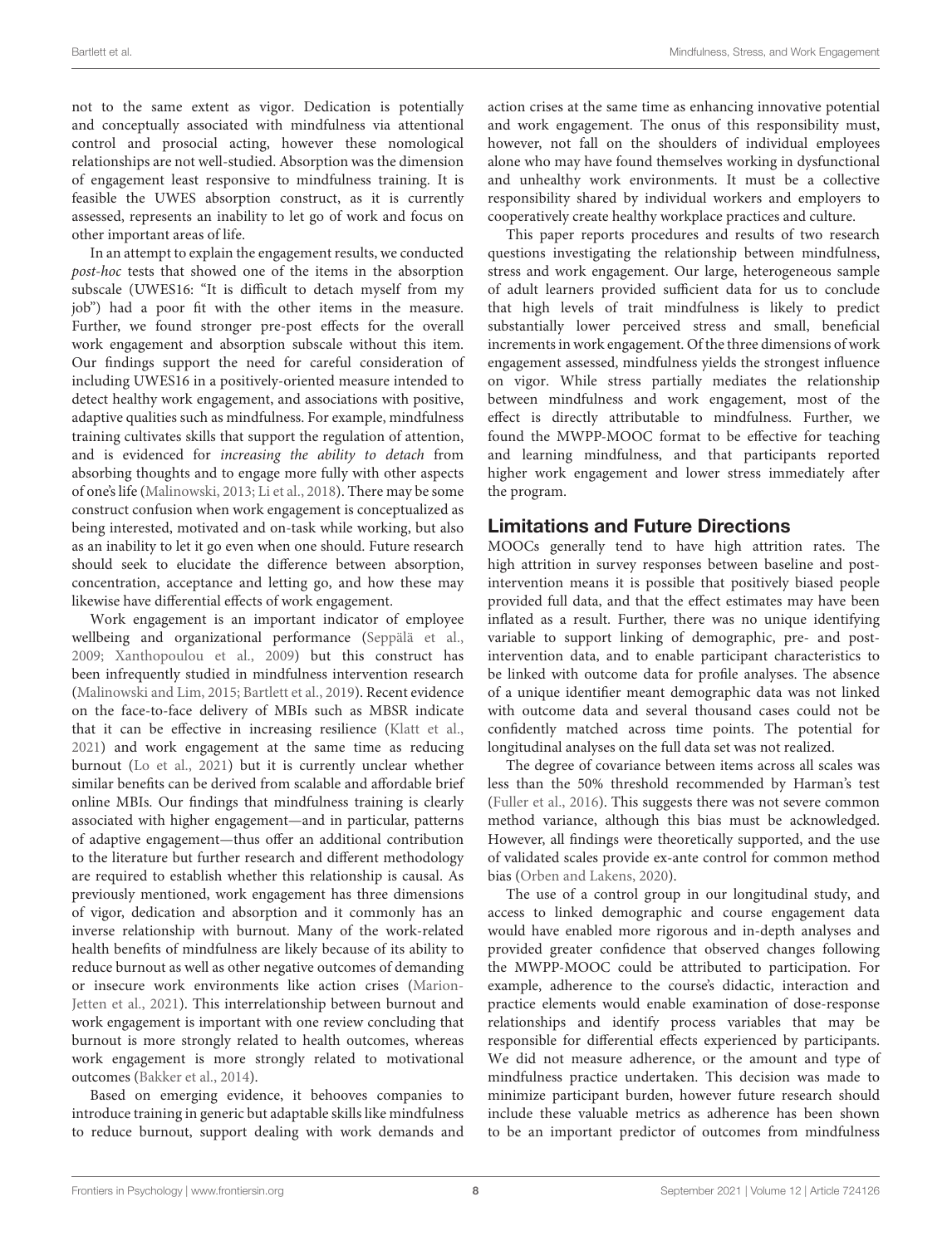programs [\(Carmody and Baer, 2008,](#page-8-14) [2009;](#page-8-19) [Bowen and Kurz,](#page-8-20) [2012\)](#page-8-20) and that there may be a clear dose/response relationships (e.g., [Strohmaier, 2020\)](#page-10-24). Finally, follow-up data would be useful to explore the longevity of training effects and help determine a "sensitive window" for effects to diminish, or further develop. Such information would help guide the way future MBIs are delivered online to ensure maximum impact.

# DATA AVAILABILITY STATEMENT

The datasets presented in this article are not readily available because at the time of collecting the data ethics approval to make it openly available was not sought or given. Requests to access the datasets should be directed to Craig Hassed, [craig.hassed@monash.edu.](mailto:craig.hassed@monash.edu)

# ETHICS STATEMENT

This study was undertaken in accordance with ethical standards of the Monash University Human Research Ethics Committee (REF: 18105). The manuscript presents no animal studies or identifiable human images. Informed consent was obtained from all participants in the study. Written informed consent for

# **REFERENCES**

- <span id="page-8-17"></span>Allen, T. D., and Kiburz, K. M. (2012). Trait mindfulness and work–family balance among working parents: the mediating effects of vitality and sleep quality. J. Vocat. Behav. 80, 372–379. doi: [10.1016/j.jvb.2011.09.002](https://doi.org/10.1016/j.jvb.2011.09.002)
- <span id="page-8-13"></span>Ashcraft, M. H., and Kirk, E. P. (2001). The relationships among working memory, math anxiety, and performance. J. Exp. Psychol. 130, 224–237. doi: [10.1037/0096-3445.130.2.224](https://doi.org/10.1037/0096-3445.130.2.224)
- <span id="page-8-1"></span>Atanes, A. C. M., Andreoni, S., Hirayama, M. S., Montero-Marin, J., Barros, V. V., Ronzani, T. M., et al. (2015). Mindfulness, perceived stress, and subjective well-being: a correlational study in primary care health professionals. BMC Complement. Altern. Med. 15:303. doi: [10.1186/s12906-015-0823-0](https://doi.org/10.1186/s12906-015-0823-0)
- <span id="page-8-16"></span>Atkins, P. W. B., Hassed, C., and Fogliati, V. J. (2015). "Mindfulness improves work engagement, wellbeing, and performance in a university setting," in Flourishing in Life, Work and Careers: Individual Wellbeing and Career Experiences, eds R. J. Burke, K. M. Page, and C. L. Cooper (Northampton, MA: Edward Elgar Publishing), 193–209.
- <span id="page-8-10"></span>Avey, J. B., Wernsing, T. S., and Luthans, F. (2008). Can positive employees help positive organizational change? impact of psychological capital and emotions on relevant attitudes and behaviors. J. Appl. Behav. Sci. 44, 48–70. doi: [10.1177/0021886307311470](https://doi.org/10.1177/0021886307311470)
- <span id="page-8-9"></span>Avolio, B. J., and Gardner, W. L. (2005). Authentic leadership development: getting to the root of positive forms of leadership. Leadersh. Q. 16, 315–338. doi: [10.1016/j.leaqua.2005.03.001](https://doi.org/10.1016/j.leaqua.2005.03.001)
- <span id="page-8-15"></span>Baer, R. A., Carmody, J., and Hunsinger, M. (2012). Weekly change in mindfulness and perceived stress in a mindfulness-based stress reduction program. J. Clin. Psychol. 68, 755–765. doi: [10.1002/jclp.21865](https://doi.org/10.1002/jclp.21865)
- <span id="page-8-11"></span>Bakker, A., and Demerouti, E. (2017). Job demands-resources theory: taking stock and looking forward. J. Occup. Health Psychol. 22, 273–285. doi: [10.1037/ocp0000056](https://doi.org/10.1037/ocp0000056)
- <span id="page-8-18"></span>Bakker, A. B., Demerouti, E., and Sanz-Vergel, A. I. (2014). Burnout and work engagement: the JD–R approach. Annu. Rev. Organ. Psychol. Organ. Behav. 1, 389–411. doi: [10.1146/annurev-orgpsych-031413-091235](https://doi.org/10.1146/annurev-orgpsych-031413-091235)
- <span id="page-8-3"></span>Balconi, M., Fronda, G., and Crivelli, D. (2019). Effects of technology-mediated mindfulness practice on stress: psychophysiological and self-report measures. Stress 22, 200–209. doi: [10.1080/10253890.2018.1531845](https://doi.org/10.1080/10253890.2018.1531845)

participation was not required for this study in accordance with the national legislation and the institutional requirements.

# AUTHOR CONTRIBUTIONS

LB conducted the analyses and drafted the manuscript. M-JB and AB designed the analytic approach, contributed to running the analyses, and interpreting the results, including figures. CH and RC conceived and designed the study and provided the course description and data for analyses. All authors contributed to the final version of the manuscript.

# ACKNOWLEDGMENTS

The authors are all very grateful for the data provided by participants in the Mindfulness for Wellbeing and Peak Performance Massive Open Online Course.

# SUPPLEMENTARY MATERIAL

<span id="page-8-7"></span>The Supplementary Material for this article can be found [online at: https://www.frontiersin.org/articles/10.3389/fpsyg.](https://www.frontiersin.org/articles/10.3389/fpsyg.2021.724126/full#supplementary-material) 2021.724126/full#supplementary-material

- <span id="page-8-6"></span>Bartlett, L., Lovell, P., Otahal, P., and Sanderson, K. (2016). Acceptability, feasibility, and efficacy of a workplace mindfulness program for public sector employees: a pilot randomized controlled trial with informant reports. Mindfulness 8, 639–654. doi: [10.1007/s12671-016-0643-4](https://doi.org/10.1007/s12671-016-0643-4)
- <span id="page-8-5"></span>Bartlett, L., Martin, A., Neil, A. L., Memish, K., Otahal, P., Kilpatrick, M., et al. (2019). A systematic review and meta-analysis of workplace mindfulness training randomized controlled trials. J. Occup. Health Psychol. 24, 108–126. doi: [10.1037/ocp0000146](https://doi.org/10.1037/ocp0000146)
- <span id="page-8-12"></span>Bhui, K. S., Dinos, S., Stansfeld, S. A., and White, P. D. (2012). A synthesis of the evidence for managing stress at work: a review of the reviews reporting on anxiety, depression, and absenteeism. J. Environ. Public Health 2012, 1–22. doi: [10.1155/2012/515874](https://doi.org/10.1155/2012/515874)
- <span id="page-8-0"></span>Bishop, S. R., Lau, M., Shapiro, S., Carlson, L. E., Anderson, N. D., Carmody, J., et al. (2004). Mindfulness: a proposed operational definition. Clin. Psychol. Sci. Pract. 11, 230–241. doi: [10.1093/clipsy.bph077](https://doi.org/10.1093/clipsy.bph077)
- <span id="page-8-20"></span>Bowen, S., and Kurz, A. S. (2012). Between-session practice and therapeutic alliance as predictors of mindfulness after mindfulness-based relapse prevention. J. Clin. Psychol. 68, 236–245. doi: [10.1002/jclp.20855](https://doi.org/10.1002/jclp.20855)
- <span id="page-8-2"></span>Bränström, R., Duncan, L. G., and Moskowitz, J. T. (2011). The association between dispositional mindfulness, psychological well-being, and perceived health in a swedish population-based sample. Br. J. Health Psychol. 16, 300-316. doi: [10.1348/135910710X501683](https://doi.org/10.1348/135910710X501683)
- <span id="page-8-8"></span>Brown, K. W., and Ryan, R. M. (2003). The benefits of being present: mindfulness and its role in psychological well-being. J. Pers. Soc. Psychol. 84, 822–848. doi: [10.1037/0022-3514.84.4.822](https://doi.org/10.1037/0022-3514.84.4.822)
- <span id="page-8-4"></span>Burton, W., Chen, C.-Y., Li, X., and Schultz, A. (2017). The association of employee engagement at work with health risks and presenteeism. J. Occup. Environ. Med. 59, 988–992. doi: [10.1097/JOM.0000000000001108](https://doi.org/10.1097/JOM.0000000000001108)
- <span id="page-8-14"></span>Carmody, J., and Baer, R. A. (2008). Relationships between mindfulness practice and levels of mindfulness, medical and psychological symptoms and well-being in a mindfulness-based stress reduction program. J. Behav. Med. [31, 23–33. doi: 10.1007/s10865-007-](https://doi.org/10.1007/s10865-007-9130-7) 9130-7
- <span id="page-8-19"></span>Carmody, J., and Baer, R. A. (2009). How long does a mindfulness-based stress reduction program need to be? a review of class contact hours and effect sizes for psychological distress. J. Clin. Psychol. 65:627. doi: [10.1002/jclp.20555](https://doi.org/10.1002/jclp.20555)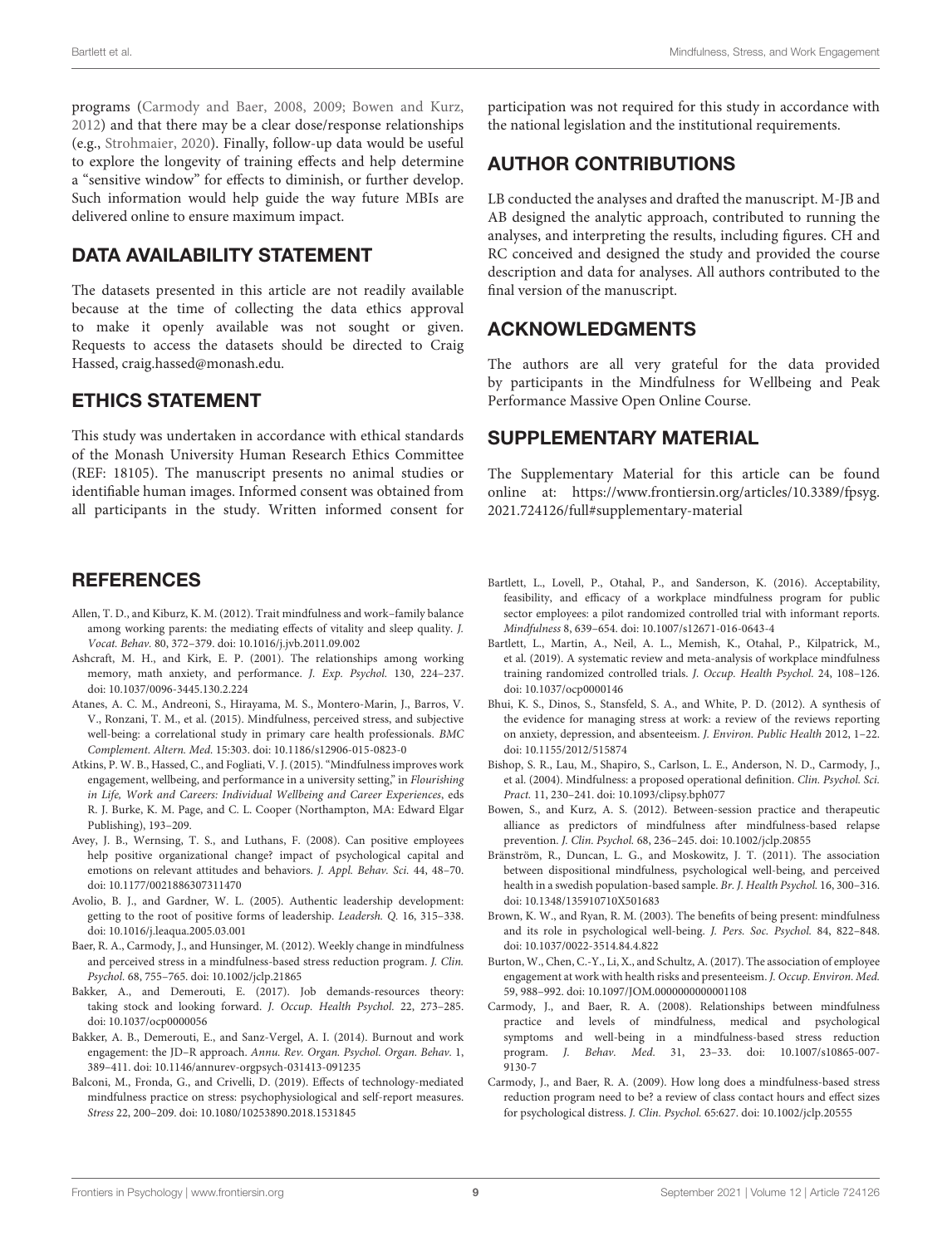- <span id="page-9-32"></span>Cavanagh, K., Churchard, A., O'hanlon, P., Mundy, T., Votolato, P., Jones, F., et al. (2018). A randomised controlled trial of a brief online mindfulnessbased intervention in a non-clinical population: replication and extension. Mindfulness 9, 1191–1205. doi: [10.1007/s12671-017-0856-1](https://doi.org/10.1007/s12671-017-0856-1)
- <span id="page-9-0"></span>Chambers, R., Gullone, E., and Allen, N. B. (2009). Mindful emotion regulation: an integrative review. Clin. Psychol. Rev. 29, 560–572. doi: [10.1016/j.cpr.2009.06.005](https://doi.org/10.1016/j.cpr.2009.06.005)
- <span id="page-9-10"></span>Chiesa, A., Calati, R., and Serretti, A. (2011). Does mindfulness training improve cognitive abilities? a systematic review of neuropsychological findings. Clin. Psychol. Rev. 31, 449–464. doi: [10.1016/j.cpr.2010.11.003](https://doi.org/10.1016/j.cpr.2010.11.003)
- <span id="page-9-34"></span>Chiesa, A., and Serretti, A. (2009). Mindfulness-based stress reduction for stress management in healthy people: a review and meta-analysis. J. Altern. Compliment. Med. 15, 593–600. doi: [10.1089/acm.2008.0495](https://doi.org/10.1089/acm.2008.0495)
- <span id="page-9-19"></span>Cohen, S., Janicki-Deverts, D., and Miller, G. E. (2007). Psychological stress and disease. JAMA 298, 1685–1687. doi: [10.1001/jama.298.14.1685](https://doi.org/10.1001/jama.298.14.1685)
- <span id="page-9-18"></span>Cohen, S., Kamarck, T., and Mermelstein, R. (1983). A global measure of perceived stress. J. Health Soc. Behav. 24, 385–396. doi: [10.2307/2136404](https://doi.org/10.2307/2136404)
- <span id="page-9-6"></span>Cohen, S., Murphy, M. L. M., and Prather, A. A. (2019). Ten surprising facts about stressful life events and disease risk. Annu. Rev. Psychol. 70, 577–597. doi: [10.1146/annurev-psych-010418-102857](https://doi.org/10.1146/annurev-psych-010418-102857)
- <span id="page-9-5"></span>Colgan, D. D., Klee, D., Memmott, T., Proulx, J., and Oken, B. (2019). Perceived stress mediates the relationship between mindfulness and negative affect variability: a randomized controlled trial among middle-aged to older adults. Stress Health 35, 89–97. doi: [10.1002/smi.2845](https://doi.org/10.1002/smi.2845)
- <span id="page-9-30"></span>Cooper, C., and Dewe, P. (2008). Well-being: absenteeism, presenteeism, costs and challenges. Occup. Med. 58, 522–524. doi: [10.1093/occmed/kqn124](https://doi.org/10.1093/occmed/kqn124)
- <span id="page-9-3"></span>Crane, R. S., Brewer, J., Feldman, C., Kabat-Zinn, J., Santorelli, S., Williams, J. M. G., et al. (2016). What defines mindfulness-based programs? the warp and the weft. Psychol. Med. 47, 1–10. doi: [10.1017/S0033291716003317](https://doi.org/10.1017/S0033291716003317)
- <span id="page-9-1"></span>Creswell, J. D., and Lindsay, E. K. (2014). How does mindfulness training affect health? a mindfulness stress buffering account. Curr. Dir. Psychol. Sci. 23, 401–407. doi: [10.1177/0963721414547415](https://doi.org/10.1177/0963721414547415)
- <span id="page-9-11"></span>Dane, E., and Brummel, B. J. (2014). Examining workplace mindfulness and its relations to job performance and turnover intention. Hum. Relat. 67:105. doi: [10.1177/0018726713487753](https://doi.org/10.1177/0018726713487753)
- <span id="page-9-8"></span>Donald, J. N., Sahdra, B. K., Van Zanden, B., Johannes Duineveld, J., Atkins, P. W. B., Marshall, S., et al. (2019). Does your mindfulness benefit others? a systematic review and meta-analysis of the link between mindfulness and prosocial behavior. Br. J. Psychol. 110, 101–125. doi: [10.1111/bjop.12338](https://doi.org/10.1111/bjop.12338)
- <span id="page-9-15"></span>Ebben, M., and Murphy, J. S. (2014). Unpacking MOOC scholarly discourse: a review of nascent MOOC scholarship. Learn. Media Technol. 39, 328–345. doi: [10.1080/17439884.2013.878352](https://doi.org/10.1080/17439884.2013.878352)
- <span id="page-9-16"></span>Eccleston, C., Doherty, K., Bindoff, A., Robinson, A., Vickers, J., and Mcinerney, F. (2019). Building dementia knowledge globally through the understanding dementia massive open online course (MOOC). Npj Sci. Learn. 4:3. doi: [10.1038/s41539-019-0042-4](https://doi.org/10.1038/s41539-019-0042-4)
- <span id="page-9-22"></span>Fuller, C. M., Simmering, M. J., Atinc, G., Atinc, Y., and Babin, B. J. (2016). Common methods variance detection in business research. J. Bus. Res. 69, 3192–3198. doi: [10.1016/j.jbusres.2015.12.008](https://doi.org/10.1016/j.jbusres.2015.12.008)
- <span id="page-9-7"></span>Gallant, S. N. (2016). Mindfulness meditation practice and executive functioning: breaking down the benefit. Conscious. Cogn. 40, 116–130. doi: [10.1016/j.concog.2016.01.005](https://doi.org/10.1016/j.concog.2016.01.005)
- <span id="page-9-28"></span>Ganster, D. C., and Rosen, C. C. (2013). Work stress and employee health: a multidisciplinary review. J. Manage. 39, 1085–1122. doi: [10.1177/0149206313475815](https://doi.org/10.1177/0149206313475815)
- <span id="page-9-2"></span>Garland, E. L., Hanley, A. W., Baker, A. K., and Howard, M. O. (2017a). Biobehavioral mechanisms of mindfulness as a treatment for chronic stress: an rdoc perspective. Chronic Stress 1, 1–14. doi: [10.1177/2470547017711912](https://doi.org/10.1177/2470547017711912)
- <span id="page-9-36"></span>Garland, E. L., Hanley, A. W., Goldin, P. R., and Gross, J. J. (2017b). Testing the mindfulness-to-meaning theory: evidence for mindful positive emotion regulation from a ranalysis of longitudinal data. PLoS ONE 12:E0187727. doi: [10.1371/journal.pone.0187727](https://doi.org/10.1371/journal.pone.0187727)
- <span id="page-9-13"></span>Gemeda, H. K., and Lee, J. (2020). Leadership styles, work engagement and outcomes among information and communications technology professionals: a cross-national study. Heliyon 6:E03699. doi: [10.1016/j.heliyon.2020.e03699](https://doi.org/10.1016/j.heliyon.2020.e03699)
- <span id="page-9-12"></span>Good, D. J., Lyddy, C. J., Glomb, T. M., Bono, J. E., Brown, K. W., Duffy, M. K., et al. (2016). Contemplating mindfulness at work. J. Manage. 42:114. doi: [10.1177/0149206315617003](https://doi.org/10.1177/0149206315617003)
- <span id="page-9-27"></span>Hargrove, M. B., Quick, J. C., Nelson, D. L., and Quick, J. D. (2011). The theory of preventive stress management: a 33-year review and evaluation. Stress Health 27, 182–193. doi: [10.1002/smi.1417](https://doi.org/10.1002/smi.1417)
- <span id="page-9-23"></span>Harrell, F. E., Dupont, C., and Others (2020). Hmisc: Harrell Miscellaneous. CRAN.R Project. Available online at: [http://cran.r-project.org/web/packages/](http://cran.r-project.org/web/packages/Hmisc/Hmisc.pdf) [Hmisc/Hmisc.pdf](http://cran.r-project.org/web/packages/Hmisc/Hmisc.pdf) (accessed June 10, 2021).
- <span id="page-9-17"></span>Hassed, C., and Chambers, R. (2015). Mindfulness for Wellbeing and Peak Performance [MOOC]. London: Futurelearn. Available online at: [https://www.](https://www.futurelearn.com/courses/mindfulness-wellbeing-performance) [futurelearn.com/courses/mindfulness-wellbeing-performance](https://www.futurelearn.com/courses/mindfulness-wellbeing-performance) (accessed 2018).
- <span id="page-9-33"></span>Hodge, R. (2016). Adapting a MOOC for research: lessons learned from the first presentation of literature and mental health: reading for wellbeing. J. Interact. Media Educ. 2016, 1–17. doi: [10.5334/jime.428](https://doi.org/10.5334/jime.428)
- <span id="page-9-29"></span>Iacovides, A., Fountoulakis, K. N., Kaprinis, S., and Kaprinis, G. (2003). The relationship between job stress, burnout and clinical depression. J. Affect. Disord. 75, 209–221. doi: [10.1016/S0165-0327\(02\)00101-5](https://doi.org/10.1016/S0165-0327(02)00101-5)
- <span id="page-9-9"></span>Joyce, S., Shand, F., Tighe, J., Laurent, S. J., Bryant, R. A., and Harvey, S. B. (2018). Road to resilience: a systematic review and meta-analysis of resilience training programmes and interventions. BMJ Open 8:E017858. doi: [10.1136/bmjopen-2017-017858](https://doi.org/10.1136/bmjopen-2017-017858)
- <span id="page-9-35"></span>Khoury, B., Lecomte, T., Fortin, G., Masse, M., Therien, P., Bouchard, V., et al. (2013). Mindfulness-based therapy: a comprehensive meta-analysis. Clin. Psychol. Rev. 33, 763–771. doi: [10.1016/j.cpr.2013.05.005](https://doi.org/10.1016/j.cpr.2013.05.005)
- <span id="page-9-39"></span>Klatt, M., Westrick, A., Bawa, R., Gabram, O., Blake, A., and Emerson, B. (2021). Sustained resiliency building and burnout reduction for healthcare professionals via organizational sponsored mindfulness programming. Explore (NY). doi: [10.1016/j.explore.2021.04.004.](https://doi.org/10.1016/j.explore.2021.04.004) [Epub ahead of print].
- <span id="page-9-24"></span>Kotzé, M., and Nel, P. (2016). The Psychometric properties of the mindful attention awareness scale (MAAS) and freiburg mindfulness inventory (FMI) as measures of mindfulness and their relationship with burnout and work engagement. SA J. Ind. Psychol. [42, 1–11. doi: 10.4102/sajip.v42](https://doi.org/10.4102/sajip.v42i1.1366) i1.1366
- <span id="page-9-21"></span>Lakens, D. (2013). Calculating and reporting effect sizes to facilitate cumulative science: a practical primer for T-tests and anovas. Front. Psychol. 4:863. doi: [10.3389/fpsyg.2013.00863](https://doi.org/10.3389/fpsyg.2013.00863)
- <span id="page-9-26"></span>Leroy, H., Anseel, F., Dimitrova, N. G., and Sels, L. (2013). Mindfulness, authentic functioning, and work engagement: a growth modeling approach. J. Vocat. Behav. 82, 238–247. doi: [10.1016/j.jvb.2013.01.012](https://doi.org/10.1016/j.jvb.2013.01.012)
- <span id="page-9-38"></span>Li, Y., Liu, F., Zhang, Q., Liu, X., and Wei, P. (2018). The effect of mindfulness training on proactive and reactive cognitive control. Front. Psychol. Cogn. 9:1002. doi: [10.3389/fpsyg.2018.01002](https://doi.org/10.3389/fpsyg.2018.01002)
- <span id="page-9-14"></span>Liu, S., Xin, H., Shen, L., He, J., and Liu, J. (2019). The influence of individual and team mindfulness on work engagement. Front. Psychol. 10:2928. doi: [10.3389/fpsyg.2019.02928](https://doi.org/10.3389/fpsyg.2019.02928)
- <span id="page-9-40"></span>Lo, H. H. M., Ngai, S., and Yam, K. (2021). Effects of mindfulness-based stress reduction on health and social care education: a cohort-controlled study. Mindfulness (N Y). doi: [10.1007/s12671-021-01663-z.](https://doi.org/10.1007/s12671-021-01663-z) [Epub ahead of print].
- <span id="page-9-4"></span>Loucks, E., Britton, W., Howe, C., Eaton, C., and Buka, S. (2015). Positive associations of dispositional mindfulness with cardiovascular health: the new england family study. Int. J. Behav. Med. 22, 540–550. doi: [10.1007/s12529-014-9448-9](https://doi.org/10.1007/s12529-014-9448-9)
- <span id="page-9-37"></span>Malinowski, P. (2013). Neural mechanisms of attentional control in mindfulness meditation. Front. Neurosci. 7:8. doi: [10.3389/fnins.2013.00008](https://doi.org/10.3389/fnins.2013.00008)
- <span id="page-9-25"></span>Malinowski, P., and Lim, H. J. (2015). Mindfulness at work: positive affect, hope, and optimism mediate the relationship between dispositional mindfulness, work engagement, and well-being. Mindfulness 6, 1–13. doi: [10.1007/s12671-015-0388-5](https://doi.org/10.1007/s12671-015-0388-5)
- <span id="page-9-20"></span>Manotas, M., Segura, C., Eraso, M., Oggins, J., and Mcgovern, K. (2014). Association of brief mindfulness training with reductions in perceived stress and distress in colombian health care professionals. Int. J. Stress Manag. 21, 207–225. doi: [10.1037/a0035150](https://doi.org/10.1037/a0035150)
- <span id="page-9-41"></span>Marion-Jetten, A. S., Taylor, G., and Schattke, K. (2021). Mind your goals, mind your emotions: mechanisms explaining the relation between dispositional mindfulness and action crises. Pers. Soc. Psychol. Bull. doi: [10.1177/0146167220986310.](https://doi.org/10.1177/0146167220986310) [Epub ahead of print].
- <span id="page-9-31"></span>Morledge, T. J., Allexandre, D., Fox, E., Fu, A. Z., Higashi, M. K., Kruzikas, D. T., et al. (2013). Feasibility of an online mindfulness program for stress management–a randomized, controlled trial. Ann. Behav. Med. 46, 137–148. doi: [10.1007/s12160-013-9490-x](https://doi.org/10.1007/s12160-013-9490-x)